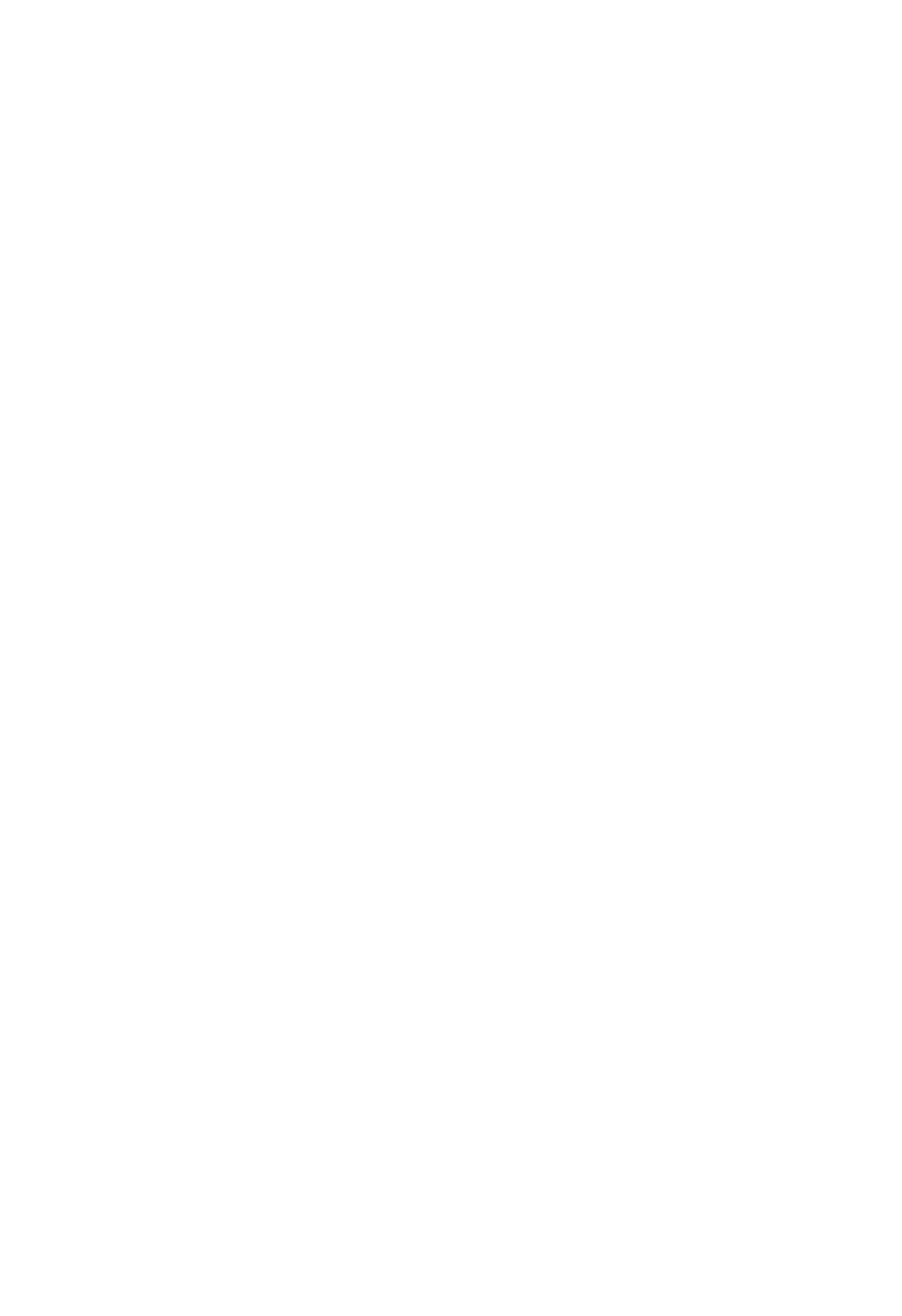# DIVINE

# I. Vespers (selections)

Come Let Us Worship....................Sergei Rachmaninoff (1873-1943)

Blagoslovi, dushe moya, Gospoda..... Nikolai Tolstiakov (1883-1958)

Bless the Lord, 0 my soul, blessed art Thou, 0 Lord. 0 Lord my God, Thou art very great. Blessed art Thou, 0 Lord. The waters stand upon the mountains. Marvelous are Thy works, 0 Lord, in wisdom hast Thou made them all. Glory to Thee, 0 Lord, who hast created all!

The Little Litany................................... Nicolai Soloviev (1846-1916)

Blessed is the Man .......................Rowan Benedict Sheehan (b.1980)

O Gladsome Light .............................. Richard Toensing (1940-2014)

Slava v vishnih Bogu..............................Anatoly Liadov (1855-1914)

Glory to God in the highest, and on earth peace. Today Bethlehem receives Him who is enthroned forever with the Father; today angels venerate the Newborn Child in hymns worthy of God: "Glory to God in the highest, and on earth peace, good will among men!"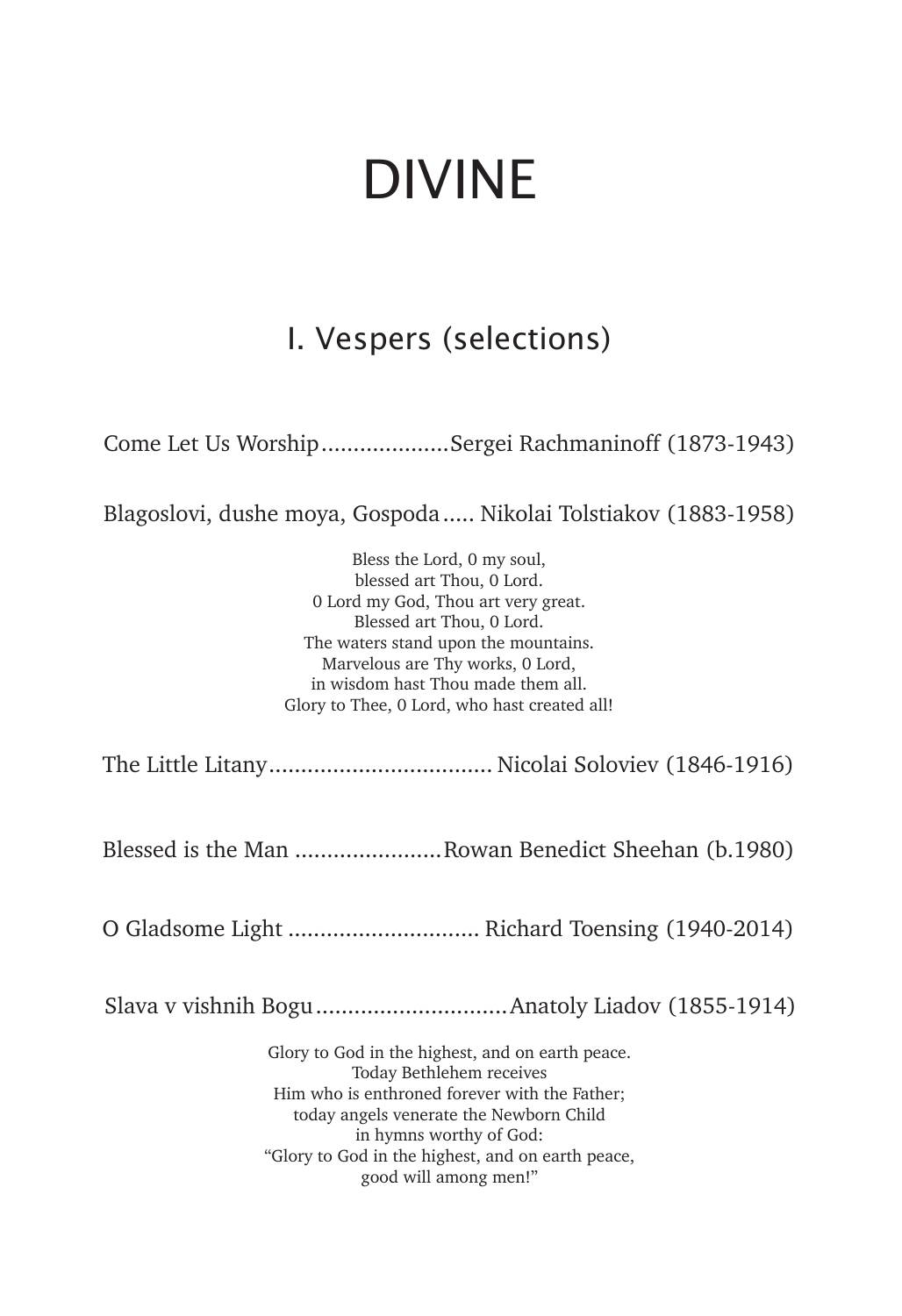# II. The Divine Liturgy of St. John Chrysostom (selections)

| I am the true vine, and my Father is the husbandman.<br>Every branch in me that beareth not fruit he taketh away: and every branch that beareth<br>fruit, he purgeth it, that it may bring forth more fruit.<br>Now ye are clean through the word which I have spoken unto you.<br>Abide in me, and I in you. As the branch cannot bear fruit of itself, except it abide in the<br>vine; no more can ye, except ye abide in me.<br>I am the vine, ye are the branches: He that abideth in me, and I in him, the same bringeth<br>forth much fruit: for without me ye can do nothing.<br>If a man abide not in me, he is cast forth as a branch, and is withered; and men gather<br>them, and cast them into the fire, and they are burned.<br>If ye abide in me, and my words abide in you, ye shall ask what ye will,<br>and it shall be done unto you.<br>Herein is my Father glorified, that ye bear much fruit; so shall ye be my disciples.<br>As the Father hath loved me, so have I loved you: continue ye in my love.<br>If ye keep my commandments, ye shall abide in my love;<br>even as I have kept my Father's commandments, and abide in his love.<br>These things have I spoken unto you, that my joy might remain in you,<br>and that your joy might be full.<br>This is my commandment, That ye love one another, as I have loved you.<br>Greater love hath no man than this, that a man lay down his life for his friends.<br>Ye are my friends, if ye do whatsoever I command you.<br>-Gospel of John 15: 1-14 |
|----------------------------------------------------------------------------------------------------------------------------------------------------------------------------------------------------------------------------------------------------------------------------------------------------------------------------------------------------------------------------------------------------------------------------------------------------------------------------------------------------------------------------------------------------------------------------------------------------------------------------------------------------------------------------------------------------------------------------------------------------------------------------------------------------------------------------------------------------------------------------------------------------------------------------------------------------------------------------------------------------------------------------------------------------------------------------------------------------------------------------------------------------------------------------------------------------------------------------------------------------------------------------------------------------------------------------------------------------------------------------------------------------------------------------------------------------------------------------------------------------------------------------------|
|                                                                                                                                                                                                                                                                                                                                                                                                                                                                                                                                                                                                                                                                                                                                                                                                                                                                                                                                                                                                                                                                                                                                                                                                                                                                                                                                                                                                                                                                                                                                  |
| Heruvimskaya pesn No. 2 Victor Kalinnikov(1870-1927)                                                                                                                                                                                                                                                                                                                                                                                                                                                                                                                                                                                                                                                                                                                                                                                                                                                                                                                                                                                                                                                                                                                                                                                                                                                                                                                                                                                                                                                                             |
| Let us who mystically represent the Cherubim,<br>and who sing the thrice-holy hymn<br>to the life-creating Trinity,<br>now lay aside all cares of this life,<br>(Amen.)<br>that we may receive the Kin of All,                                                                                                                                                                                                                                                                                                                                                                                                                                                                                                                                                                                                                                                                                                                                                                                                                                                                                                                                                                                                                                                                                                                                                                                                                                                                                                                   |

who comes invisibly upborne by the angelic host.

Alleluia, alleluia, alleluia.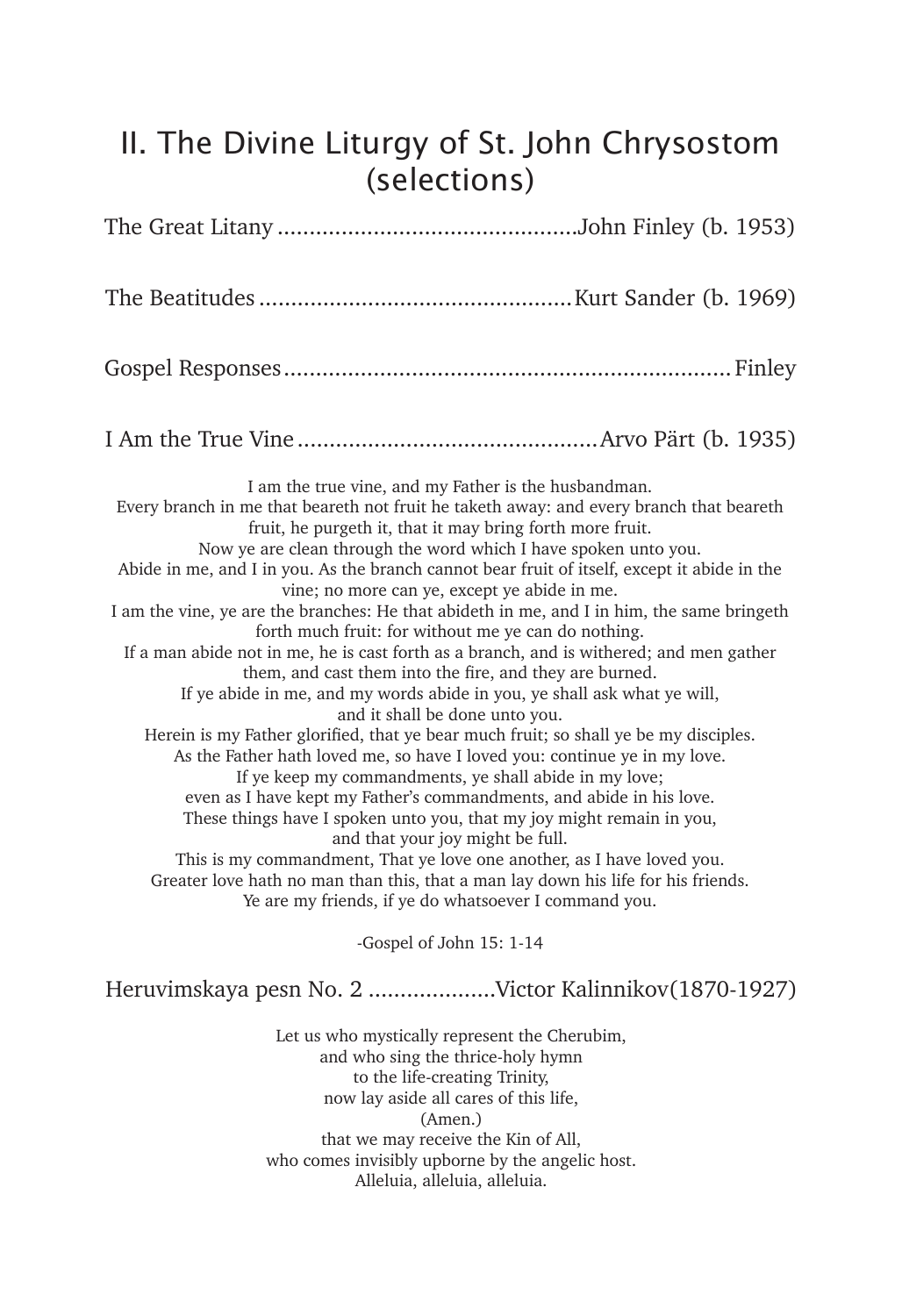Tebe poyem...................................................................Rachmaninoff

We hymn Thee, we bless Thee, we give thanks to Thee, O Lord, and we pray unto Thee, O our God.

Our Father (from Divine Liturgy).......................................... Sheehan

## III. Lenten Pre-Sanctified Liturgy (selections)

Da ispravitsia molitva moya.............Dmitry Bortniansky(1751-1825)

*Chorus*: Let my prayer arise before Thee as incense; let the lifting up of my hands be an evening sacrifice. *Chorus Verse 1:* Lord, I have cried to Thee, hear me: attend to the voice of my supplication, when I cry to Thee. *Chorus Verse 2:* Set a watch, O Lord, over my mouth and a strong door about my lips. *Chorus Verse 3:* Incline not my heart to evil words, to make excuses for my sins. *Chorus*

# IV. Vespers (Concluding selection)

Lord, Now Lettest........................................Nicholas Reeves (b.1981)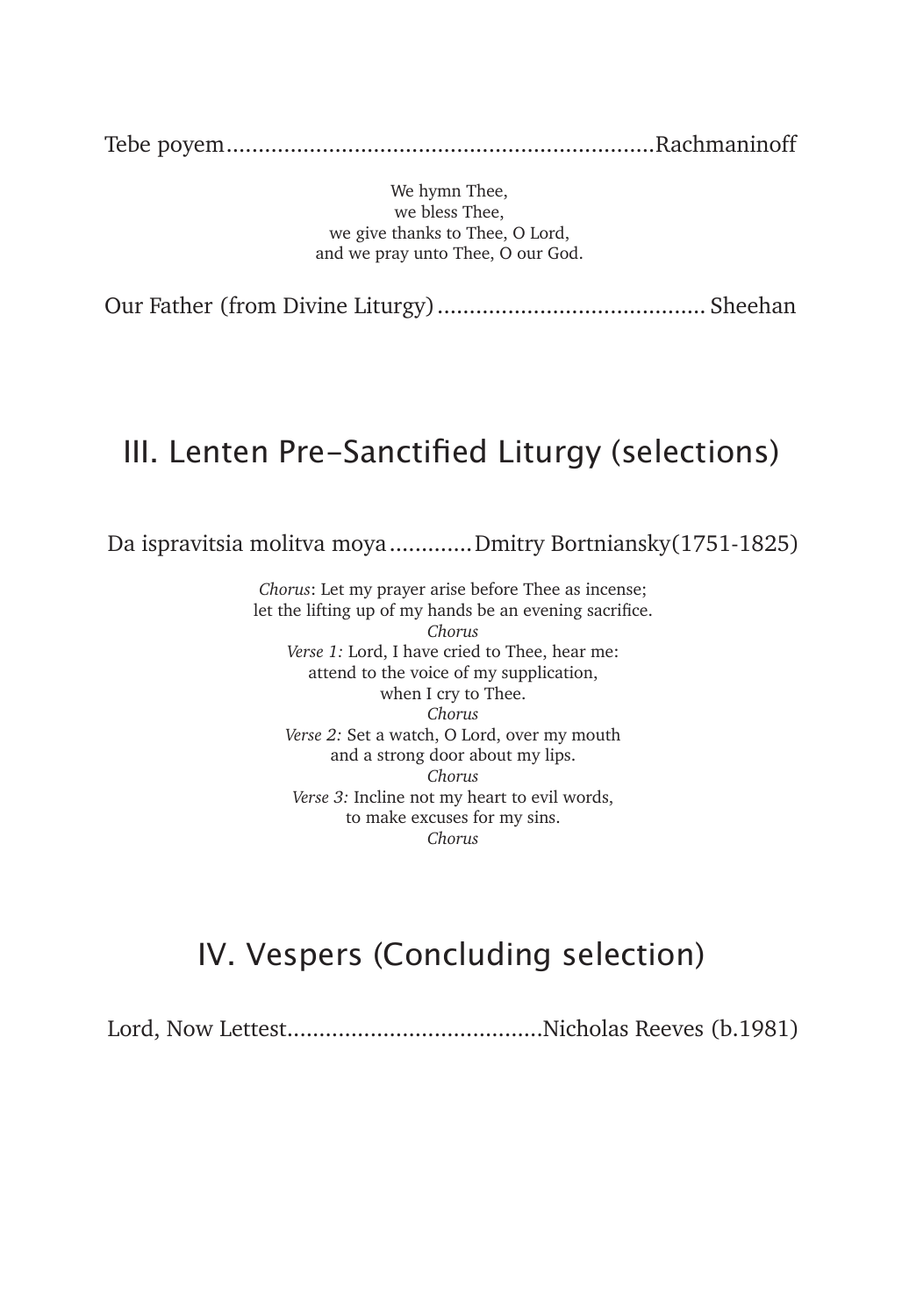

Board of Directors Mark McDowell, President Kevin Hennessy, Vice President Brook Bailey, Treasurer Jessica Best, Secretary

Kim Higgins Kirk Isenhour Nanette Kraus, Singer Representative Stefan Offenbach

| <b>Advisory Board</b>    | Robin Foster        | Robert Koenig        |
|--------------------------|---------------------|----------------------|
| Barbara Foster, Advisory | Judy Frame          | <b>Stacey Koenig</b> |
| <b>Board Chair</b>       | David Fulk          | Jan Kraybill         |
| Tom Assel                | Karen Garrett       | Linda Odell          |
| Jim Borthwick            | Martha Gershun      | Janet Rose           |
| <b>Brynne Brown</b>      | Harvey Grossman     | John Schaefer        |
| <b>Bill Cannon</b>       | Patty Grossman      | Lisa Schellhorn      |
| <b>Sharon Cheers</b>     | Josepha Haden Chom- | Dr. MJ Stocktor      |
| Alice Eidson             | posy                | Brogan Sullivan      |
| Brian Ellison            | <b>Ted Higgins</b>  | Lara Sullivan        |
| Dr. Arnold Epley         | Barbara Jaekel      | Bob Walsh            |
|                          | David Kinerk        | Eugene Wilson        |
|                          |                     |                      |

————— Artistic Director ——————

Matthew Christopher Shepard is a professional conductor, church musician, and guest lecturer. His unique career path has led him to concert halls conducting both professional orchestras and choirs, to collegiate and secondary school classrooms to guest conduct and lecture in musicology, and to communities of faith to lead both Christian and Jewish worship services. His intellectual curiosity, fearless programming, and magnetic leadership has made him one of the most sought-after conductors in the region.

Mr. Shepard is founder and conductor of Te Deum, which has established itself as one of the premier choral ensembles in the region. He is frequently engaged as a conducting clinician, most recently with the American Choral Director's Association Kansas State Convention Honor Choir. With his growing reputation in the Early Music field, Mr. Shepard's work and contributions to the field have twice been featured in the publication *Early Music America*, and has presented lectures on historical chant performance, music history and performance practice. With Te Deum he has given period performances of great pillars of baroque music including Buxtehude's Membra Jesu Nostri, J.S. Bach's St. John Passion, and Bach's B-Minor Mass. As an orchestral conductor, Mr. Shepard has conducted several ensembles in the area, including The Philharmonia of Greater Kansas City, the Kansas City Civic Orchestra, and the Kansas City Baroque. He has also served as orchestra director at Benedictine College in Atchison, Kansas. In the summer of 2018 he was invited to conduct the closing orchestral concert of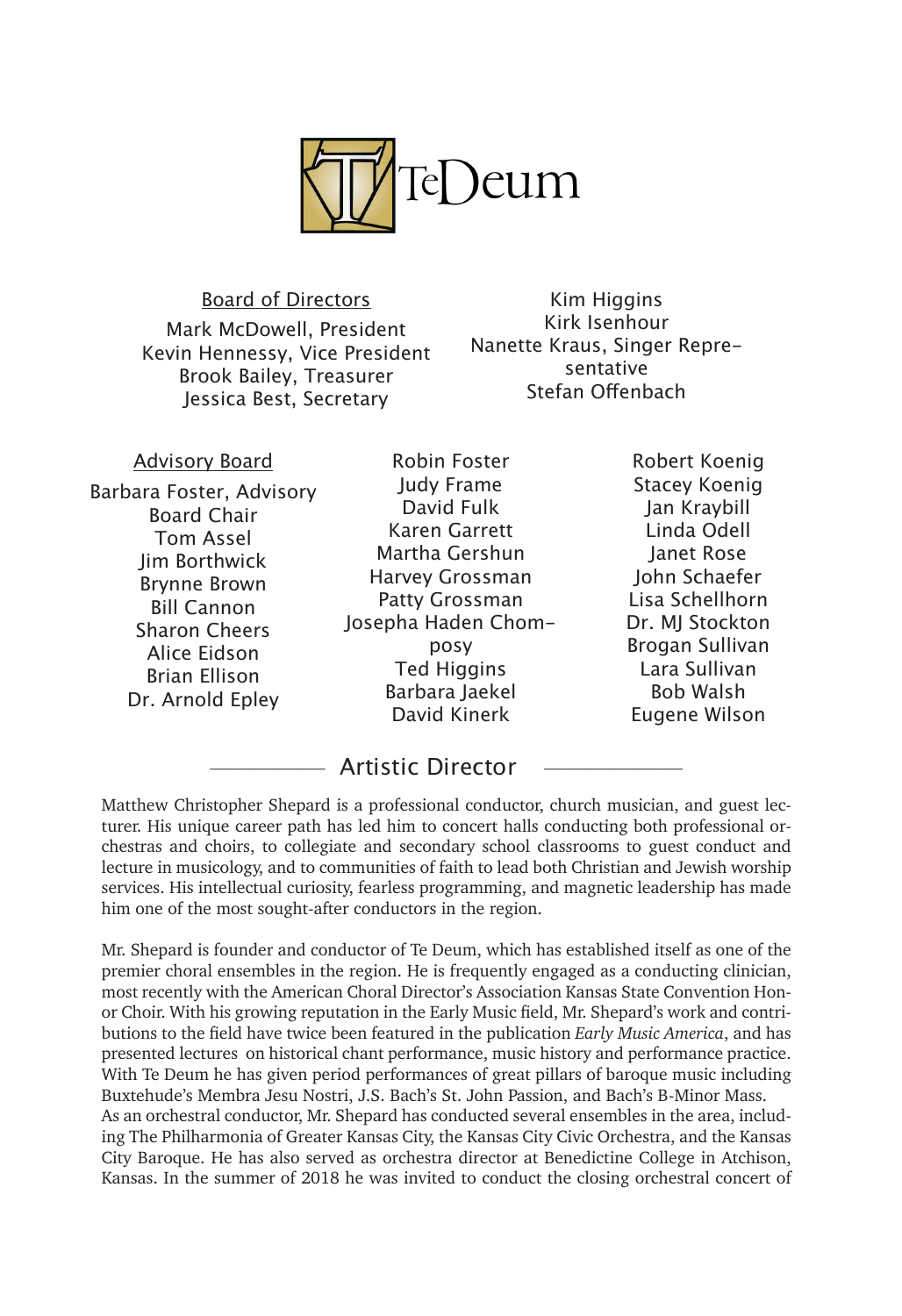the American Guild of Organists National Convention in Helzberg Hall at the Kauffman Center for the Performing Arts.

Beginning his musical studies in woodwinds and voice, Mr. Shepard holds an undergraduate degree from William Jewell College, two master's degrees, studying both choral and orchestral conducting at the University of Missouri-Kansas City Conservatory of Music and Dance, and is pursing Doctoral studies at the University of Illinois where he concurrently holds a teaching assistantship. Mr. Shepard has had additional conducting study as a fellow at the Conductors Institute at Bard College Conservatory under Maestro Leon Botstein and at the Oregon Bach Festival Composers Institute.

————— Priest ——————

Fr. Justin serves as the Executive Director of Reconciliation Services [RS], a growing nonprofit located at 31st and Troost, the historic racial and economic dividing line of Kansas City, MO. The mission of RS is to "cultivate a community seeking reconciliation to transform Troost from a dividing line into a gathering place, and reveal the strength of all."

In 2018 Fr. Justin led the RS team in the launch of Thelma's Kitchen, a 5-Star Yelp rated, social venture "donate-what-you-can" cafe and box lunch catering company in Kansas City.

In 2020 Fr. Justin was awarded the Greater Kansas City Chamber of Commerce's "ACE Award" for his work in Diversity and Inclusion and RS was awarded the "2020 Excellence in Impact" Award from Nonprofit Connect. In 2018, Fr. Justin was appointed by Mayor Sly James to the Heart of the City (Troost) TIF Commission and currently serves as the Vice Chair. He graduated from the Centurions Leadership Program of the Greater KC Chamber of Commerce (2018) where he was the Co-Chair of the "Diversity & Inclusion Committee" and served on the Steering Committee. Nationally, Fr. Justin is a board member of the Fellowship of St. Moses the Black, an organization linking ancient Christianity with the modern African American experience.

After moving to Nashville, TN as a songwriter and performing artist signed to a production label in his early 20's, Father Justin then attended Belmont University where he graduated Cum Laude with a BA in Business and an emphasis in audio engineering. In 2007, Father Justin earned his Master in Divinity from St. Vladimir's Orthodox Theological Seminary and was ordained to the Priesthood in 2006.

|                                                                                                                                              | <b>Singers</b>                                                                                                                         |                                                                                                                                       |                                                                                                                          |
|----------------------------------------------------------------------------------------------------------------------------------------------|----------------------------------------------------------------------------------------------------------------------------------------|---------------------------------------------------------------------------------------------------------------------------------------|--------------------------------------------------------------------------------------------------------------------------|
| Soprano<br>Danielle En-<br>riquez-Fowler<br>Abby Helt<br>Kristen Johnson<br>Nicole Murray<br>Victoria Olson<br>Sarah Powers<br>Sarah Schulte | Alto<br>Kaitlyn Connolly<br><b>Rupal Gupta</b><br>Julia Kasten<br>Nanette Kraus<br>Ann Marzette<br><b>Hilary Morton</b><br>Jenna Socha | Tenor<br><b>Tom Assel</b><br>Joshua Donaldson<br>Fr. Charles Everson<br>Micah Horton<br>Jeff Jasperson<br>Colin Riley<br>Bryan Waznik | Bass<br>Kyle Chamberlin<br><b>Andrew Cunard</b><br>Jon Duncan<br>Ken Foley<br>Nick Gillock<br>Ryan Layton<br>Ben Wheeler |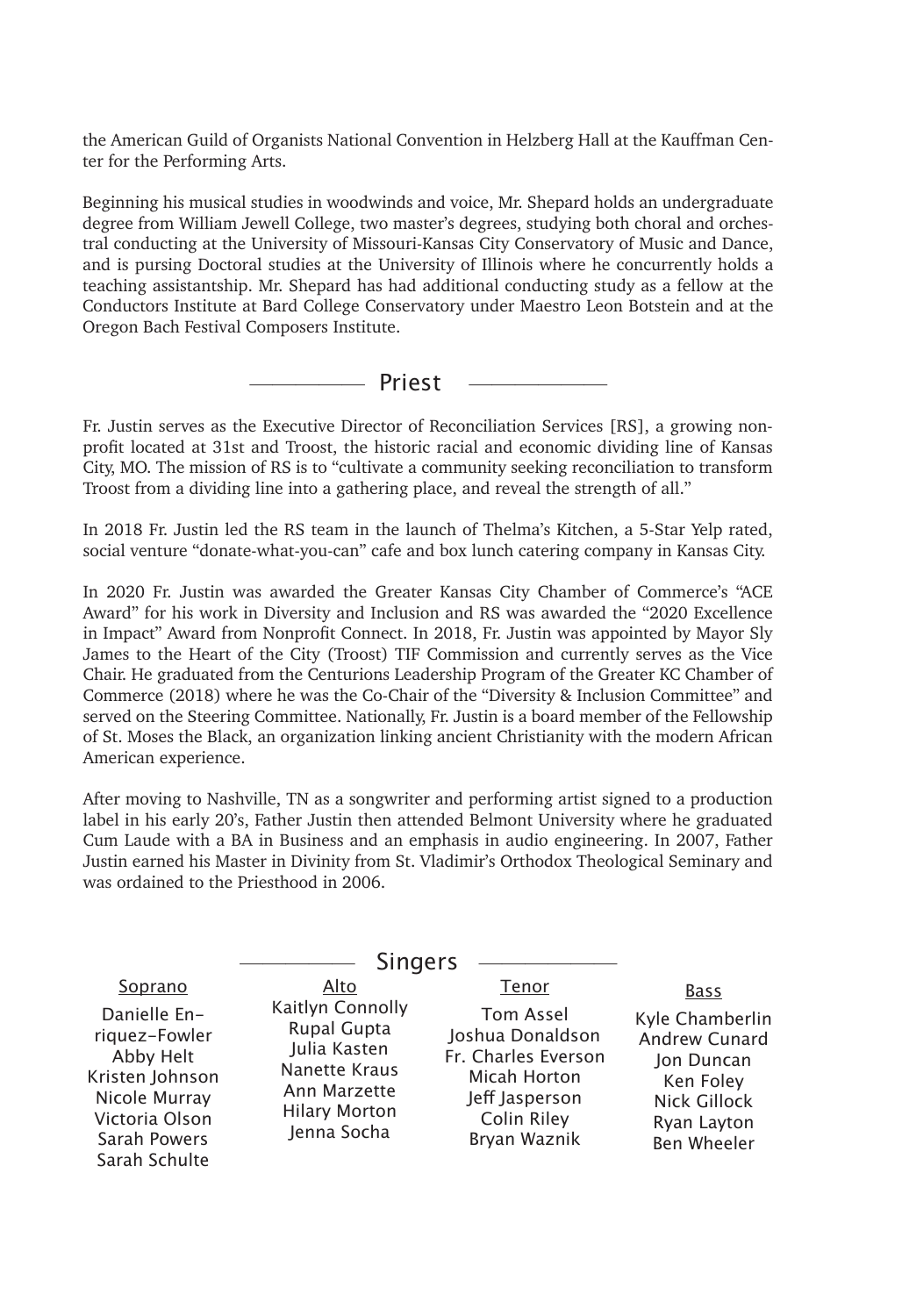**Tom Assel** studied vocal technique with Dr. Stephen Weber at Amarillo College, Texas. Tom earned a Bachelor of Science in electrical and computer engineering and a master's degree in electrical engineering from the School of Computing and Engineering at the University of Missouri-Kansas City. While there, he sang in the Conservatory Concert Choir under the direction of Dr. Charles Robinson, and University Singers under the direction of Dr. Ryan Board. He and his wife Julie own and operate Assel Grant Services, a grant consulting firm specializing in grant research and proposal writing in a variety of fields. Tom has been singing with Te Deum since fall 2010.

**Kyle Chamberlin** has been singing with Te Deum since spring of 2014 and is thankful to be singing with them for another season. Kyle teaches music in the Shawnee Mission School District. He graduated from Emporia State University with a dual degree in vocal and instrumental music education. He received his Master of Science in Education Administration at ESU in 2019. While at ESU, Kyle appeared in many musicals and operas and presented solo recitals in South Korea and Mexico City. In the past 20 years, he has performed in numerous productions at Great Plains Theatre, a regional theatre in Abilene, Kansas as well as Shawnee Mission Theatre in the Park. Locally, Kyle has sung with Spire, The Ancora Chorale, and Te Deum Antiqua.

**Kaitlyn Connolly** is over the moon to be singing in her first season with Te Deum. She has been a chorister since pre-school and is excited to be returning to the choral scene for the first time since The Shutdown. She is hoping to return to school this fall to pursue a Bachelor of Science in Psychology. Outside of Te Deum, Kaitlyn is a server and the secretary for Tom's Town Distilling Co. Kaitlyn enjoys cats, being a beer connoisseur with her husband Kyle, playing video games and role-playing games, and making Egg Sandies for her loved ones.

**Andrew Cunard** graduated in 2010 with a business degree from Wartburg College in Waverly, Iowa. While there, he sang in several premier groups including the Wartburg Choir where he grew as a choral singer under the direction of Dr. Paul Torkelson, Dr. Weston Noble, and current director Dr. Lee Nelson. After returning to Kansas City, Andrew joined Te Deum Chamber Choir and has sung with several other ensembles including Te Deum Antiqua and Kantorei of Kansas City, while also remaining active in music at Atonement Lutheran Church. Andrew received a Master of Business Administration from Rockhurst University in 2016 and spends his days working as a Loan Officer on The Rome Team at Fairway Independent Mortgage Corporation.

**Joshua Donaldson** has been a member of Te Deum since 2018. Currently, Joshua is the Interim Director of Choral Activities at Emporia State University. Previously, he was the longterm choir director at Blue Valley Northwest and the Director of Music at Council Grove High School. He holds a Doctor of Musical Arts in Choral Conducting from the University of Kansas, as well as a M.M. In Choral Conducting and a M.M. in Vocal Performance from Pittsburg State University. Josh is also a member of KC VITAs and is the worship leader at Red Bridge United Methodist Church, where he directs the choir and leads the praise band. When not making music, Joshua enjoys attending musicals and concerts of all types, finding new vegan restaurants, collecting succulents, and lounging at home with his boyfriend Jesse and their cat Winifred.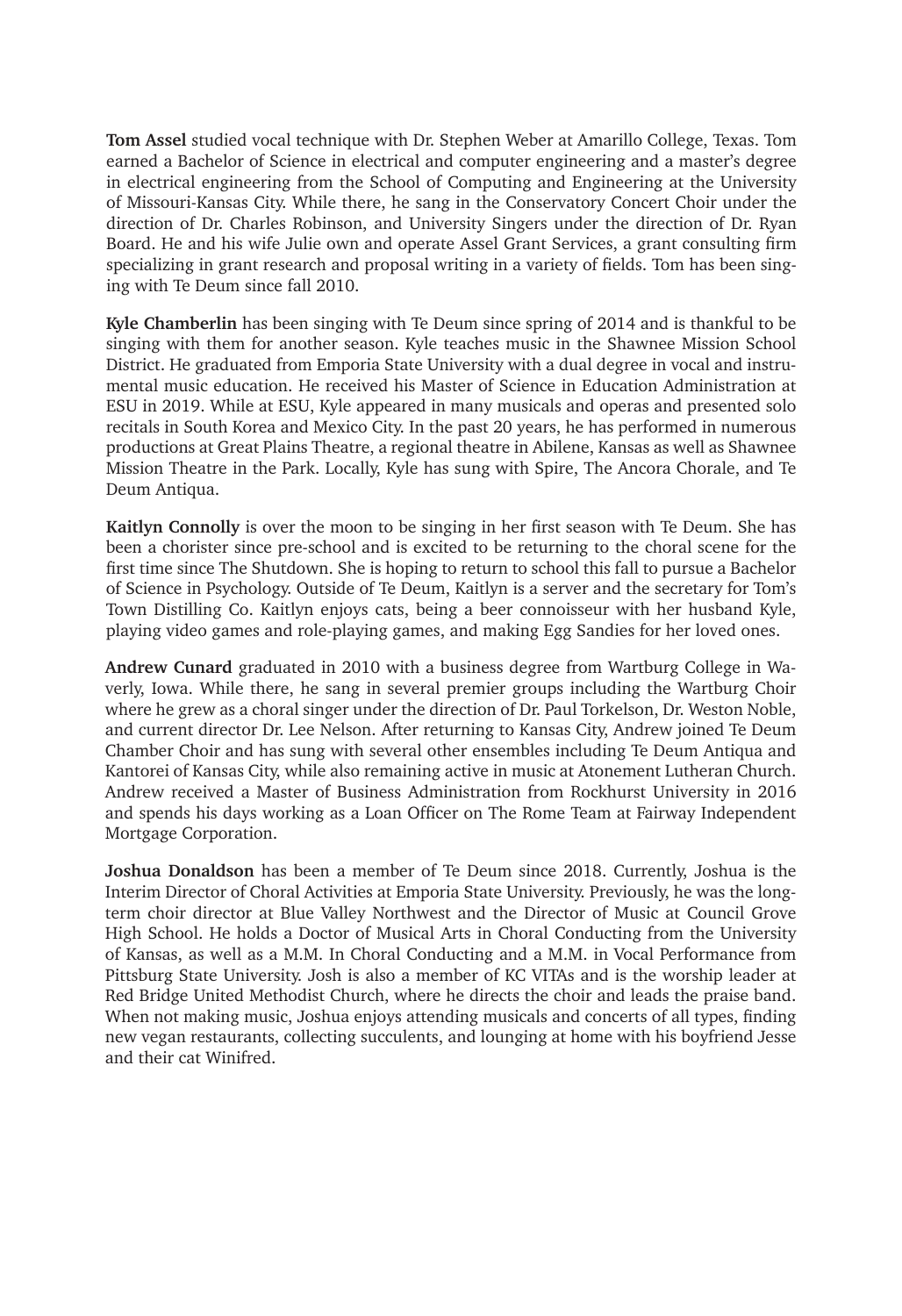**Jon Duncan** is in his 9th season singing with Te Deum, and is thrilled to serve as the new Assistant Rehearsal Director. Jon is the choir director at Shawnee Mission South High School in Overland Park, Kansas, and he previously taught at Indian Woods Middle School and Hocker Grove Middle School. Jon received his BME and MME both from the UMKC Conservatory. His teachers have included Charles Robinson, Ryan Board, Aidan Soder, Raymond Feener, Joseph Parisi, Dwayne Dunn, Elise Peterson, Erin Smith, Kathy Bhat, and Karen Flaschar. Outside of choral music, Jon enjoys taking care of his houseplants, raising Pokémon, completing puzzles of all genres, and enjoying the KC foodie scene with his partner Luke.

**Danielle Enriquez-Fowler** is excited to be making a cameo appearance with Te Deum for Christmas Joy! Danielle is the director of vocal music at North Kansas City High School. She also serves as Coordinator for the KC Metro All District Treble Choir. Danielle received her Bachelor of Music in Music Education from the University of North Texas and her Master of Music in Choral Conducting from Louisiana State University. Danielle is a Kansas City native and proud mom of Caridad (8) and Jameson (6). Outside of music, Danielle teaches fitness classes at 3 local gyms. Special thanks to her husband, James, and grandma, Gloria "Googie", for all their support – I couldn't have done this without you!

**Charles Everson** joins Te Deum for his first season. A lifelong chorister, Charles began singing in the children's choir at Village Presbyterian Church. He played French horn in middle school and high school and sang tenor in various ensembles in high school. Charles sang in several choirs at Ouachita Baptist University where he graduated with a degree in Biblical Studies and a minor in music. He worked in banking for 15 years, earning his Master of Business Administration from Baker University. He sang tenor at St. Michael and All Angels Episcopal Church under Dr. Ken Walker for 10 years, eventually pursuing ordination as a priest. Charles serves as rector of St. Mary's Episcopal Church in Kansas City where he enjoys singing the liturgy of the church each week. He and his husband Jay live in South Hyde Park.

**Ken Foley** is in his third season with Te Deum. Ken is originally from Chagrin Falls, Ohio. He studied at the College-Conservatory of Music at the University of Cincinnati where he received a Bachelor of Music Education. He moved to Kansas City in 1995 to study with Eph Ehly at the UMKC Conservatory, where he earned his master's degree in choral conducting. He is in his 33rd year of teaching choral music and his 11th year as Director of Choirs at Shawnee Mission East High School. Ken was a member of the Kansas City Chorale from 1998-2001 and is happy to be singing in a choir again. He lives with his wife Heather and daughters Bria and Jilli.

**Nick Gillock** has been a member of Te Deum since fall 2014. He holds a Bachelor of Music Education from Kansas State University (2014) and a Master of Music in Musicology from the University of Missouri-Kansas City (2021). He recently completed a thesis entitled "Oh, When the Wiz: An Ethnography of Communal Music-Making in Kansas City Soccer Culture" and was named UMKC's Muriel McBrien Kauffman Superior Graduate Teaching Assistant. Prior to his graduate studies, he was the choral director at Indian Trail Middle School in Olathe. He has studied voice with Prof. Dale Ganz and Dr. Bryan Pinkall, choral studies with Dr. Julie Yu and Dr. Joshua Oppenheim, and musicology with Dr. S. Andrew Granade, Dr. Alison DeSimone, and Dr. William Everett. When not singing, Nick enjoys hanging out with friends and cheering on Sporting KC, Tottenham Hotspur, and the KSU Wildcats!

**Rupal Gupta** joined Te Deum in 2017. She cultivated her lifelong love of choral music during her college years with the Harvard-Radcliffe Collegium Musicum and Chamber Singers. Since that time, choral singing has played a critical role through her medical career, not only as a source of mindfulness and knowledge but also as a wellspring from which to learn the joy of creating a whole greater than each of its parts. A board-certified pediatrician, Rupal is Interim Division Director of General Academic Pediatrics at Children's Mercy Hospital and previously served as Medical Director of Operation Breakthrough Clinic. She is engaged in clinical research on the intersection of health and early childhood education. She earned her undergraduate degree at Harvard and her medical degree at the University of Pittsburgh School of Medicine. When not singing or working, Rupal loves to laugh, read, bake bread, and play Uno or Spelling Bee with her husband and two children.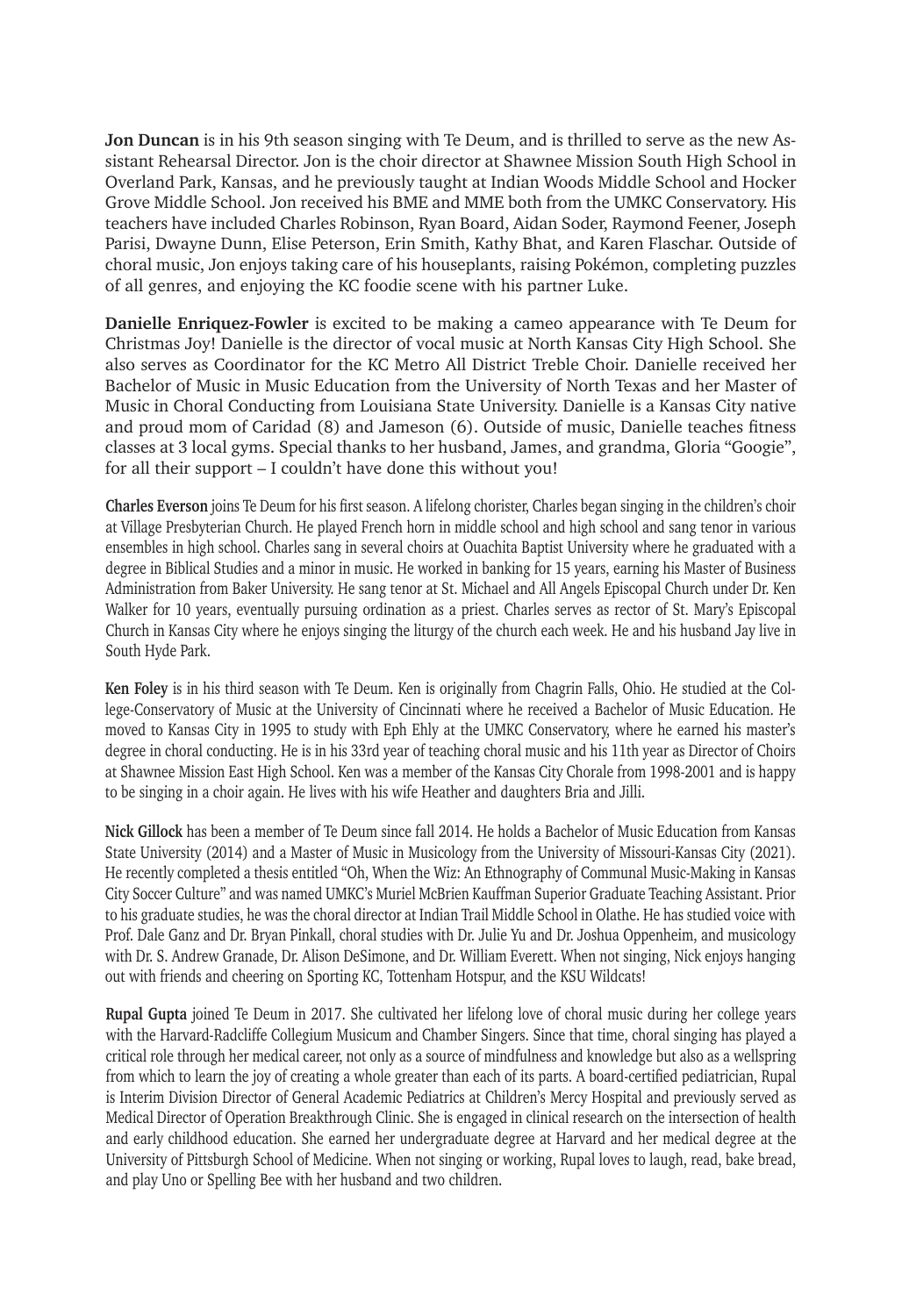**Abby Helt** is in her second season with Te Deum. Abby is a first-year music teacher at St. Ann Catholic School. She graduated from Kansas State University with a Bachelor of Music Education degree. At K-State, she studied voice under Professor Cheryl Richt and sang in multiple choirs, serving as a section leader, under Dr. Julie Yu and Dr. Joshua Oppenheim. Abby performed as a soloist with K-State's Concert Choir at the 2018 Southwest American Choral Director's Association conference, Grand Chorus Rhapsody 2019, and Collegium Musicum. Abby has also worked with the Flint Hills Children's Choir in Manhattan, Kansas. In addition to singing, Abby enjoys road-tripping, painting, and hanging with her family.

**Micah Horton** is excited to return to Te Deum for his fifth season with the choir. He teaches choir at Olathe North High School and serves as the Director of Worship Music at Second Presbyterian Church in Brookside. Micah also gigs on guitar, electric bass, and mandolin. Micah has a Master of Music Education from the UMKC Conservatory. He also holds Bachelor's degrees in Music Composition and Psychology from Eastern Nazarene College in Quincy, Massachusetts. Micah recently served as the Resource Chair for Multicultural Perspectives for the Missouri Choral Director's Association, and was the 2021 Prelude Award recipient for MCDA. He is a New Jersey native, proud dad & partner, and a Philadelphia sports fan.

**Jeff Jasperson** is grateful to be singing with Te Deum for a third season. Jeff graduated from the University of Kansas in 2013 with a Bachelor of Arts in Music, voice emphasis. At KU, he performed with numerous choirs and was a four-year member of the KU Marching Jayhawks as a trumpet player. From 2017-2019, Jeff was a director of the spring choral variety show Encore at Free State High School in Lawrence. He currently sings for church services at Trinity Lutheran Church in Mission, Kansas, and works as a paraeducator at Shawnee Mission North High School. Jeff and his fiancée Kayla live in downtown Kansas City with their golden retriever, Berkeley. In his spare time, Jeff enjoys taking Berkeley on walks, distance running, honing his cooking skills, watching KC sports, and attempting to win his fantasy football league.

**Kristen Johnson** has been singing her heart out since before she could join the church and school choirs as a child. She played violin through high school, even though it meant skipping lunch to also sing in the concert choir. During college, Kristen fell in love with the Anglican choral tradition singing for Dr. Arnold Epley in William Jewell's concert choir, then spent a year abroad cycling to Evensong services all over Cambridge. Kristen has been a soprano in the Grace & Holy Trinity Cathedral choir since 2005, singing under Canon John Schaefer and Dr. Paul Meier. She is thrilled to begin singing again after the great pandemic-induced pause in choral singing. By day, Kristen is an attorney practicing administrative and regulatory law in the Environmental, Energy, Mining, and Transportation division at Stinson. She enjoys gardening, yoga, dancing, and spending spare time with her husband and three children.

**Julia Kasten** is excited to be singing her third season with Te Deum! A recent graduate from the UMKC Conservatory, she has a Bachelor of Music in both Vocal Performance and Music Theory. Julia works as a church musician and sings with Kantorei KC and the Tallgrass Chamber Choir. Outside of music, Julia loves her cats, Disney, and traveling.

**Nanette Kraus** joined Te Deum in 2013 serves as the Singer Representative on the Te Deum, Inc. board. Nanette collaborates in a wide variety of music projects as pianist and singer. She currently serves as staff accompanist for Liberty High School and Liberty Community Chorus, and in 2021 assisted the KCDA state treble honor choir, Northeast KMEA and KC Metro district honor choirs. From 2009-2016, Nanette served as staff accompanist and piano instructor at Baker University. In addition to Te Deum, she sings with KC VITAs Chamber Choir. She holds degrees from Bethany College and the University of Kansas. Nanette volunteers for the A Turning Point and the Kauffman Center for the Performing Arts, and enjoys cheering for Jayhawk basketball.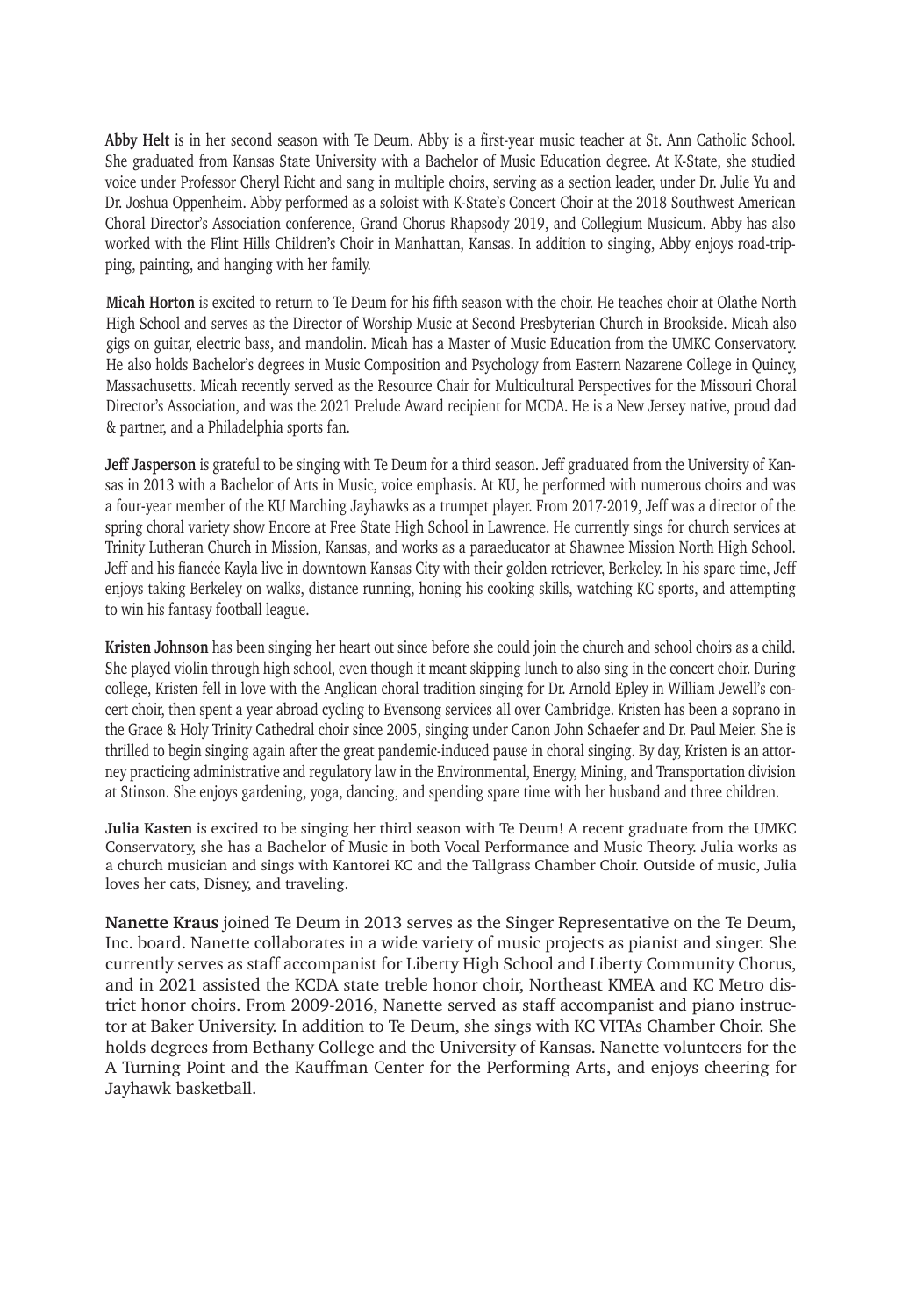**Ryan Layton** is a singer, conductor, collaborative pianist, and teacher. A graduate of the University of Missouri, he studied voice with Dr. Steven B. Jepson, and performed with Hitt Street Harmony, the Bach Collegium Choir, and University Singers under the direction of Dr. R. Paul Crabb. Ryan worked with the Choral Arts Alliance of Missouri for five years, most recently as the accompanist and conductor of the Columbia Chamber Choir and assistant director of the Columbia Chorale. Additionally, he has accompanied numerous school and community choirs and conference reading sessions. This school year will be Ryan's first as Assistant Choir Director at Blue Springs High School. Previously, he was the Director of Choirs and fine arts chairperson at Marshall High School as well as the assistant director of the Marshall Community Chorus. Ryan is an avid New York Times crossword solver, devoted Kansas City and Mizzou sports fan, and reluctant runner.

**Ann Marzette** joined Te Deum Chamber Choir in the fall of 2009 for its first full season. She graduated from William Jewell College in 2009 with degrees in piano performance and church music with a vocal emphasis. In 2013, she completed a Master of Arts in teaching from the University of Central Missouri. She currently teaches at Kearney Middle School, where she serves as director of vocal music, teaches popular music courses, and assists with the high school vocal music program. Prior to teaching at KMS, Ann served as the vocal music teacher at Marshall High School (Missouri) for four years. She continues to direct the Marshall Community Chorus. Outside the music realm, Ann works at Anthropologie to support her dress addiction. She also runs a pie side hustle: Easy As Pie KC.

**Hilary Morton** joined Te Deum in 2019. Hilary recently moved to Kansas City from Lawrence to begin teaching choral music at Shawnee Mission North High School. She previously taught at Lawrence Free State High School in Lawrence and at Oregon Trail Jr. High in Olathe. A Lawrence native, Hilary attended the University of Kansas and sang under the direction of Simon Carrington. She dual-majored as an undergrad, receiving a Bachelor of Arts in Music Education and in Theatre/Voice. She minored in French and holds a Masters of Choral Pedagogy from KU. She has been involved in theatre in Lawrence for almost 40 years, from sketch comedy productions to Broadway cabaret performances. When Hilary's not singing or making others sing, she is nestled with her fur babies, watching scary movies whilst baking cookies and crafting specialty cocktails for her loved ones.

**Nicole Murray** is delighted to be singing with Te Deum for a fourth season. She also enjoys performing as a soloist, choir member, and choral conductor. As a soloist, she has appeared with the Kansas City Symphony, the Liberty Symphony Orchestra, the Northland Symphony Orchestra, the Heritage Philharmonic, and Kansas City Wind Symphony. Nicole is a member of the choral faculty at William Jewell College, and performs with their Cardinalis ensemble. She has also sung with the Kansas City Symphony Chorus, the Kansas City Chorale, Musica Vocale and the American Guild of Organists' Schola Cantorum ensemble. Her formal training includes music degrees from William Jewell College and the Lamont School of Music at the University of Denver. She works on her high notes each summer by riding roller coasters around the globe.

**Victoria Olson** is a versatile artist and an active collaborator in numerous concerts, recitals, and large-scale projects with ensembles such as Te Deum, Te Deum Antiqua, Kantorei, Spire, Missouri Choral Artists, and internationally acclaimed choral ensemble Red Shift. Her performance career has taken her through the Heartland to Eastern Europe as a prominent featured soloist. Her most notable roles included Königin der Nacht with Landlocked Opera of Kansas City and Heartland Opera Theatre, and Nella with the Varna International Music Academy. Victoria also holds a strong interest in music education and has served as a high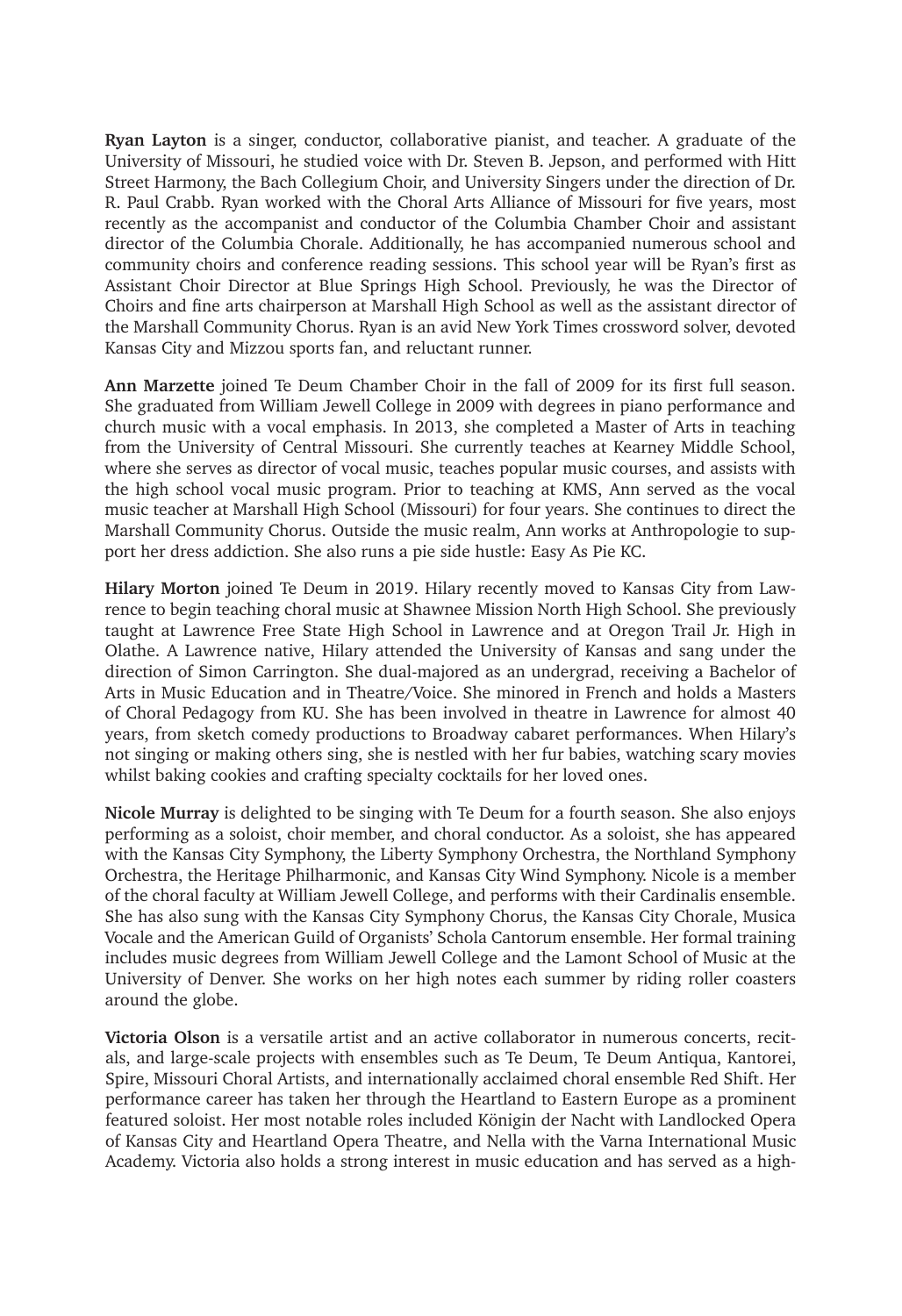ly sought-after clinician, adjudicator, and private voice instructor across the Midwest. She received a Bachelor of Music Education (UNO), a Master of Music, and an Artist Certificate with an emphasis in Baroque Studies (UMKC).

**Sarah Powers** received a Bachelor of Science in Vocal Performance in 2015 from William Jewell College where she studied voice as a Choral Scholar. While working toward her degree she sang in various ensembles including the Concert Choir and Schola Cantorum, and held a church choir position at Asbury United Methodist Church. She has appeared as a soloist with the Liberty Symphony Orchestra and Midwest Chamber Ensemble and has performed as an ensemble member and as a soloist with Musica Vocale, AGO Schola Cantorum, Cardinalis, and Te Deum Antiqua. Currently, Sarah sings at St. Mary's Episcopal Church as a choral scholar and works as a Leasing Professional in Olathe where she lives with her husband and son.

**Colin Riley** joined Te Deum in 2019 after arriving in the KC area from Upstate New York. Colin performed with the nationally recognized chamber choir Ensemble Companio from 2014 to 2019 – serving as a tenor, officer, and board member. Colin graduated from Cornell University in 2009 with a Bachelor of Science in Chemical Engineering. While there, he sang with the Cornell University Glee Club under Scott Tucker, with performances including Ein Deutsches Requiem in Beijing, Shanghai, and Hong Kong; the 2009 American Choral Directors Association National Convention; and a stage production of Leonard Bernstein's Mass. Colin is a Regional Product Manager with General Electric and also holds a Master of Science in Mechanical Engineering from Georgia Tech and a Master of Business Administration from Clarkson University. Colin lives in Overland Park with his wife and toddler, where he divides his time between home improvement projects and pretending to be a robot/dinosaur.

**Sarah Schulte** is excited to be singing with Te Deum for a second season! She is currently in her first year as Director of Choirs at Park Hill South High School, and was previously the Assistant Director of Choirs at Blue Springs South High School. She graduated from the University of Missouri in 2018 with a Bachelor of Music in Vocal Music Education, Summa Cum Laude. While there, Sarah was active with the University Singers and Show-Me Opera programs, singing abroad in China, Sweden, and Estonia. In addition to teaching in Park Hill, Sarah has previously sung as a section leader in St. Paul's Episcopal Choir and with the Kansas City Symphony Chorus. Sarah loves hiking, house plants, craft beer, and her dog, Ollie!

**Ben Wheeler** is excited for his first year with Te Deum in 2021. He learned to love music as a Suzuki trained violinist under Alice Joy Lewis in Ottawa, Kansas from age 4 through 18. He has a Bachelor of Music in Music Theater from Oklahoma City University, where he studied with vocal teacher Larry Keller. He sang for 2 seasons with Light Opera Oklahoma in Tulsa and has performed in many musicals and operas in school and community theaters in Kansas and Oklahoma. He had a blast singing with the Central Standard Barbershop Chorus in KC from 2017-2019. He enjoys volleyball, skiing, live music, and racking up wins with his crew of fully grown adults on Call of Duty.

**Bryan Waznik** is a student in the M.M. in Choral Conducting program at UMKC. He comes to Kansas City from Minnesota, where he spent the last 4 years teaching vocal music at Zimmerman Middle/High School in Zimmerman, MN. Along with his regular teaching engagements, he has also served as a section coach for the Minnesota All-State Choirs, and maintains an active career as a performer. As a Tenor, Bryan has performed with MPLS (imPulse) and The Singers: MCA, and has had the opportunity to present a number of new works and masterworks around the Twin Cities. Bryan holds a B.A. in Music from Luther College (2015).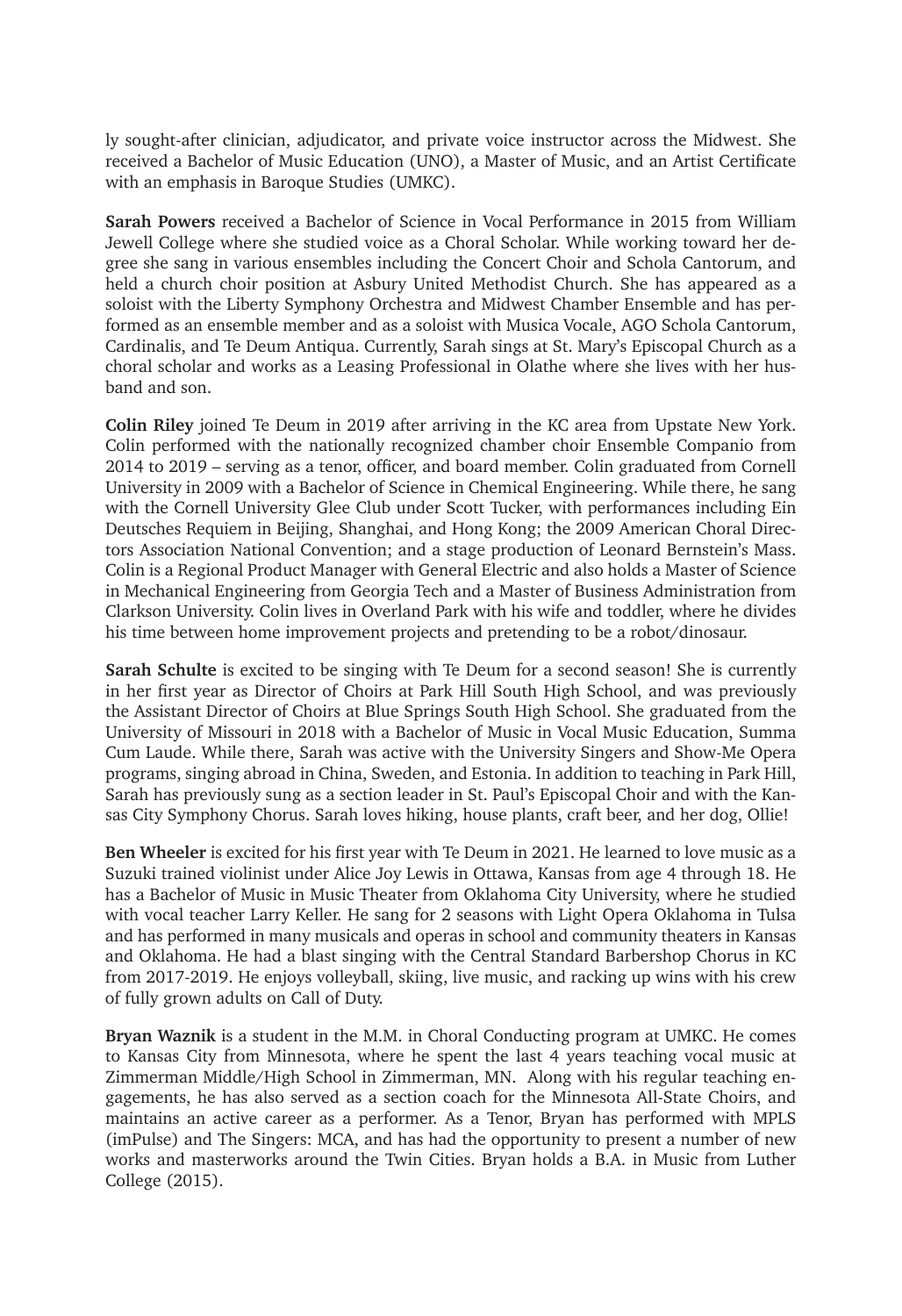# Te Deum 14th Season Sponsors

### **Conductor's Circle Sponsor**

Kim & Ted Higgins Mark & Jeanne Shepard Priscilla Wilson`

### **Major Sponsor**

Sally Barhydt & Peter Karsten Jessica Best & Brian Stewart Alice & Al Eidson Barbara & Robin Foster Karen Garrett & Kevin Hennessy Patricia & Harvey Grossman Kirk Isenhour & Doug Anning Anne Marie Kinerk Brian & Nanette Kraus Shalon Fund MJ Stockton

### **Sponsor**

- Elaine Adams Ruth & Al Biggs Tom & Judy Bowser Dr. Ed Dolan Cathy Dykman-Acinger Brian Ellison & Troy Lillebo Judith Frame Carolyn & David Fulk Rick & Ellen Goheen Nicholas Good Josepha Haden Chomposy Charles Harvey Robert & Stacey Koenig
- Sylvia Lautzenheiser, in memory of Jay Lautzenheiser J. Mark McDowell Annette McLaughlin Paul E. Orwick Ron & Donna Patton Carrie & Scott Sanders Charles & Lisa Schellhorn Matthew & Sora Shepard Peter Tremain Eugene Wilson, in memory of Mary Ann Wilson

Thank you to our 14th Season Sponsors, whose financial commitment allows us to continue bringing musically inspired, spiritually stirring music to Kansas City.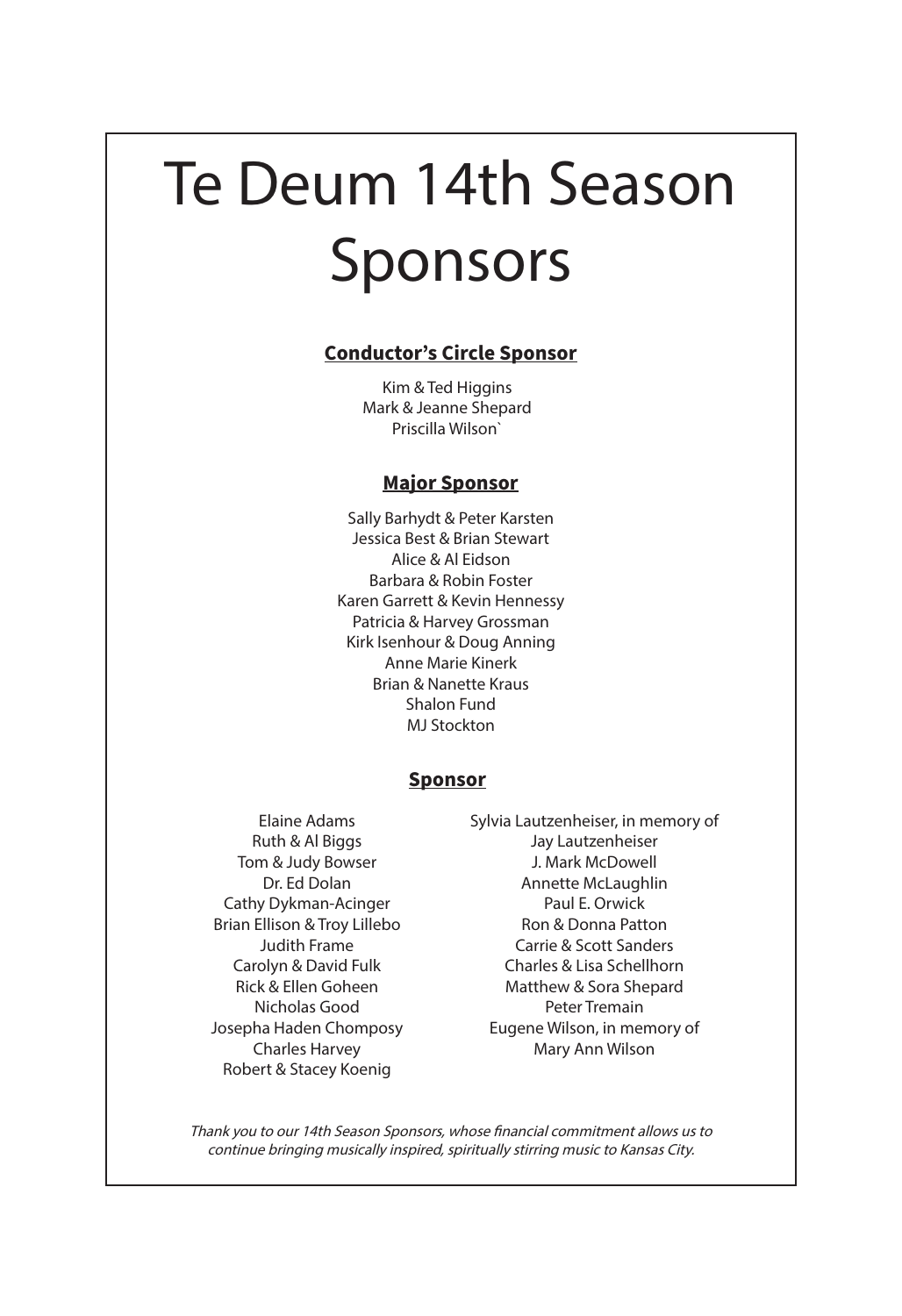Our organization is grateful for the remarkable generosity of all of our supporters. Without you, this concert and its music would not have been possible. Join our family of contributors with a donation easily and securely made online at www.te-deum.org.

### Te Deum Contributors (July. 1, 2021 - May 31, 2022)

 $$5,000+$ Rod & Jo Anne Cyr Foudation Missouri Arts Council

### \$2,500-\$4,999

ArtsKC Kim & Ted Higgins Mark & Jeanne Shepard Richard J. Stern Foundation for the Arts Priscilla H. Wilson

### \$1,250-\$2,499

Sally Barhydt & Peter Karsten Jessica Best & Brian Stewart Alice & Al Eidson Barbara & Robin Foster Patty & Harvey Grossman Karen Garrett & Kevin Hennessy Kik Isenhour & Doug Anning Anne Marie Kinerk Nanette & Brian Kraus Shalon Fund Dr. MJ Stockton

### \$500-\$1,249

Elaine Adams Ruth & Al Biggs Judy & Tom Bowser Dr. Ed Dolan Cathy Dykman-Acinger Brian Ellison & Troy Lillebo Judith Frame Carolyn & David Fulk Rick & Ellen Goheen Nicholas Good Josepha Haden Chomposy Charles Harvey Robert & Stacey Koenig Sylvia Lautzenheiser, in memory of Jay Lautzenheiser Mr. J Mark McDowell Paul E. Orwick

(\$500-\$1,249 continued) Ron & Donna Patton Carrie and Scott Sanders Charles & Lisa Schellhorn Matthew & Sora Shepard Martha Lee Cain Tranby Enrichment Fund Peter Tremain Eugene Wilson, in memory of Mary Ann Wilson

\$100 to \$499 Katie Abercrombie Matthew Aberle Lona Abildgaard Brook Bailey & Chad Herring Janet & Wayne Bates Sarah & Jon Baum Ginny & Scott Beall Gus & Linda Breytspraak Barbara & Arnie Chonko Bob Tobia & Karen Conley Don & Pat Dagenais Victoria Kaufman & David Bluford Michael & Dorie Fragale Martha Gershun & Don Goldman Drs. Rupal & Tanuj Gupta Barbara Jaekel & Bob Walsh Mary Kinerk Mark Kowalski, in memory of Gary Teigtmeier Jan & Allan Kraybill Blythe & David Launder Jim & Julie Lewis David Lillard Kevin Mackey Amelia McIntyre Jean & Monte Milstead Jim & Nicole Murray Janice Newberry Texanna Ollenberger Dale & Marcia Ramsey Charles Robinson

(\$100 to \$499 continued) Dr. Charles Schultz in loving memory of Dr. Patricia Schultz Dudley Scoville Kathryn Sherrick Abigail & Charlie Singleton, in memory of Mark Ball Linda Stevens Brogan and Lara Sullivan Jim & Barbara Thornton Robert Trapp

Up to \$99 Julie Borel Arline Buyert & Kristen Kvam Colin Chambers Kathleen Cita Franklin Coleman, in memory of Leona Schaefer Patricia L. Dennis Wojtek Dolski Mrs. Dorthy Dykman Maithe Enriquez Robert Fletcher Lawrence Hamel Jeanne & Phil Hendrickson Janet Holman Julie Jasperson Lynn & Ann Kindred Mary Lehoczky Linda Odell Sallie Page-Goertz Martha Rieger Christopher Robles Callison Brendan Smith Niel Solomon Mike & Karen Svetlic Sallie Veenstra Julie Wheeler Chris Whitney Marcia Ziegler Annette & Bob Zimmerman